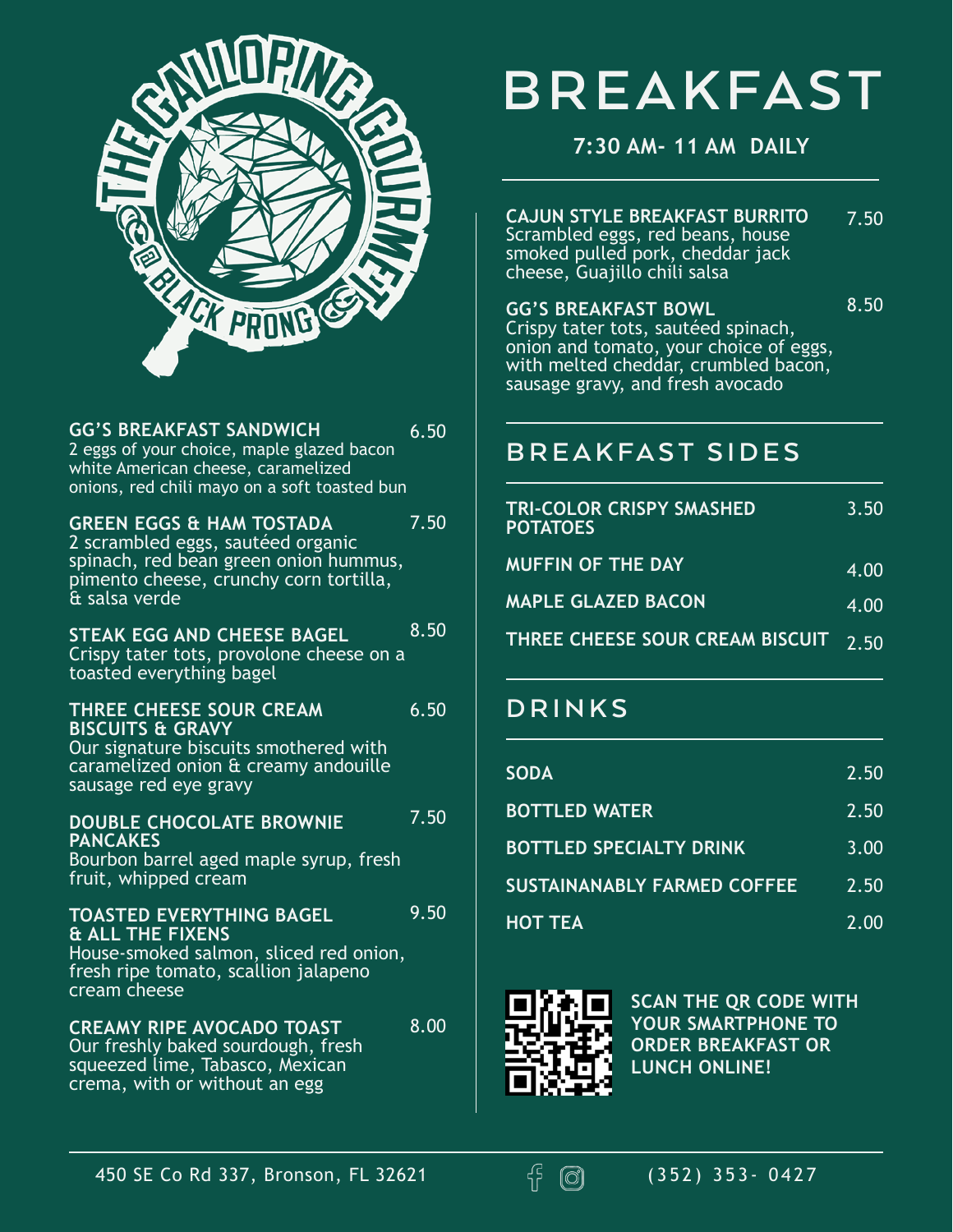

#### **SMOKED TURKEY & BRAISED PORK MOLE CUBANO**  9.50

Smoked turkey breast, house-cured ham, braised pork mole, melted swiss, Cuban black bean mayo, yellow mustard, house-made tequila pickles

#### **GRILLED MEATLOAF SANDWICH**  Crisp pastrami bacon, ripe red tomato, melted cheddar cheese, onion strings, chipotle mayo, warm burger bun 8.50

#### **EGGPLANT PARMESAN SANDWICH** Fried eggplant, fresh mozzarella and ricotta, house made tomato gravy, fresh basil, warm Kaiser bun 8.50

#### **BBQ PULLED PORK GRILLED CHEESE SANDWICH**  Swiss, cheddar, fontina cheese, sautéed sweet caramelized onions, tomato sweet pepper jam, toasted sourdough 9.50

#### **GG'S OWN PHILLY CHEESE STEAK** Sautéed peppers and onions, melted provolone, nacho cheese, crumbled Doritos 10.00

#### **BLACKENED CATFISH PO BOY** Fried green tomato, julienne cabbage slaw, crispy potatoes, Dukes jalapeño mayo 10.00

#### **ROAST BEEF SANDWICH** Applewood smoked beef, provolone cheese, crispy onion strings, lettuce, heirloom tomato, Russian dressing, crisp ciabatta roll 9.50

## **LUNCH** 11:30 AM- 2:30 PM DAILY

| <b>BLACK ANGUS BRISKET BURGER</b><br>Sautéed spinach, crisp bacon, fresh<br>sliced tomato, white american<br>cheese, citrus chipotle BBQ sauce on a<br>toasted kaiser roll | 9.50  |
|----------------------------------------------------------------------------------------------------------------------------------------------------------------------------|-------|
| SEARED NORTH ATLANTIC SALMON<br>FILET RICE BOWL (or tofu)<br>Jasmine rice, assorted crisp veggies,<br>avocado, kim chi, sweet soy glaze                                    | 10.50 |
| SMOKED BEEF BRISKET<br><b>RUEBEN SANDWICH</b><br>House-made spicy sauerkraut, smoked<br>gouda, caramelized Vidalia onions,<br>creamy Russian dressing, on marble rye       | 10.00 |
| <b>FRIED GREEN TOMATO BLT</b><br>Crisp bacon, melted cheddar, fried<br>green tomato, avocado tempura,<br>pickled red onion & green onion mayo                              | 9.00  |
| SALADS                                                                                                                                                                     |       |
| <b>MIXED GREEN SALAD</b><br>Local greens and veggies, goat cheese<br>crumbles, balsamic vinaigrette                                                                        | 6.00  |
| <b>CHICKEN CAESAR SALAD</b><br>Crisp romaine lettuce, sourdough<br>croutons, baby sweet tomatoes, Caesar<br>parmesan dressing                                              | 7.50  |
| LEMON POACHED SHRIMP, SPINACH<br><b>CHEF SALAD</b><br>Baby spinach, ham, swiss and turkey,<br>julienne veggies, hard cooked egg,<br>ranch dressing                         | 9.50  |
| <b>SIDES</b>                                                                                                                                                               |       |
| SMASHED CRISPY FRIED TRI-COLOR<br><b>POTATOES</b>                                                                                                                          | 3.50  |

**PAPER-THIN ONION STRINGS**  3.50

**CRISPY ZUCCHINI & POTATO PANCAKES** 5.00 Lemon tahini drizzle, toasted pistachios

**SHRIMP & CRABMEAT HUSH PUPPIES** Salsa verde, sour cream 5.00

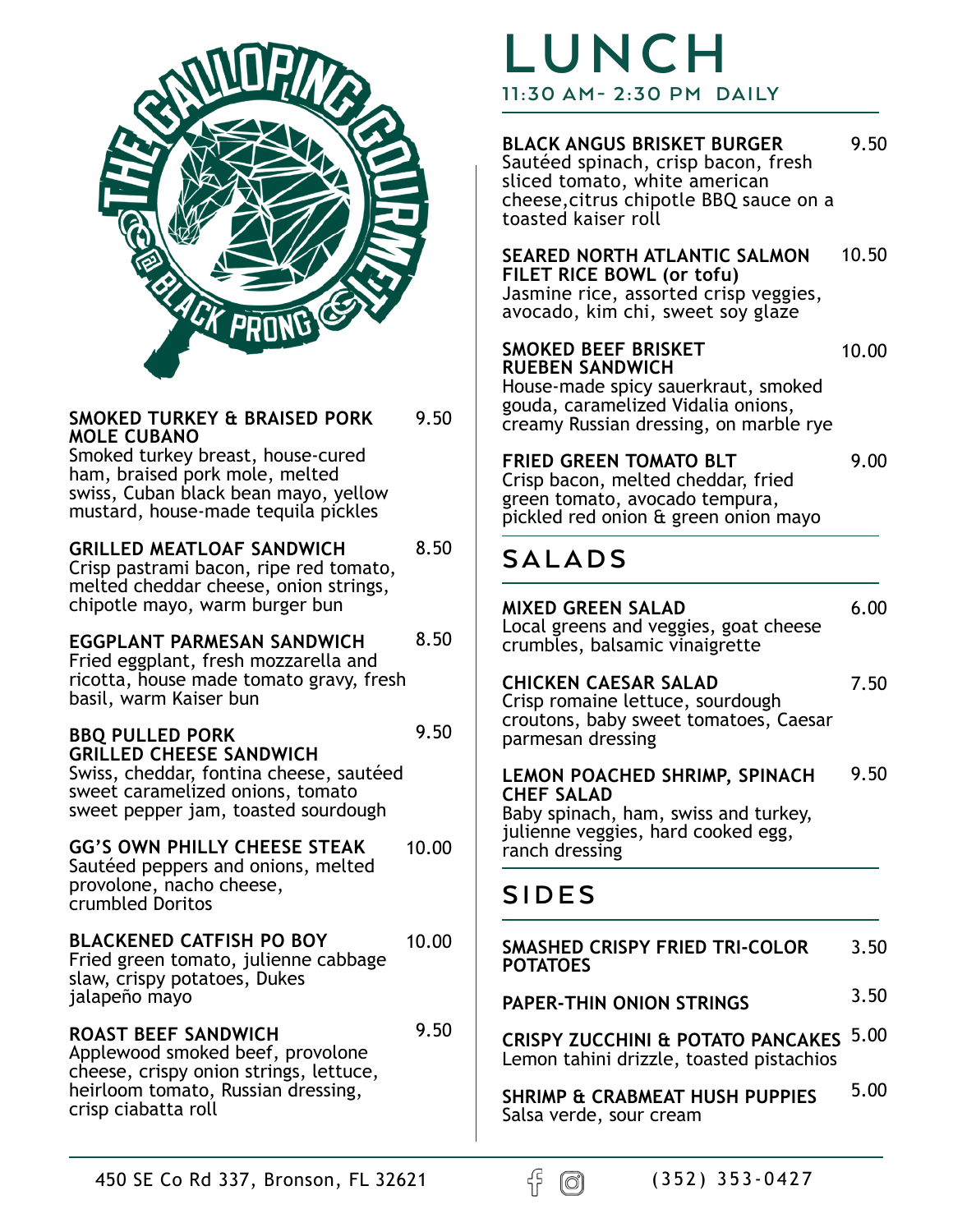# **KIDS LUNCH**

### 11:30 AM- 2:30 PM DAILY

| <b>GRILLED HOT DOG WITH CHIPS</b>              | 5.00 |
|------------------------------------------------|------|
| POPCORN CHICKEN AND FRIES                      | 6.50 |
| ALL AMERICAN GRILLED CHEESE SANDWICH AND CHIPS | 5.00 |
| HAMBURGER MINI SLIDERS WITH FRIES              | 6.00 |
| MINI MAC AND CHEESE                            | 2.50 |
| <b>SIDE OF FRIES</b>                           | 2.50 |
| <b>BAG OF CHIPS</b>                            | 1.50 |